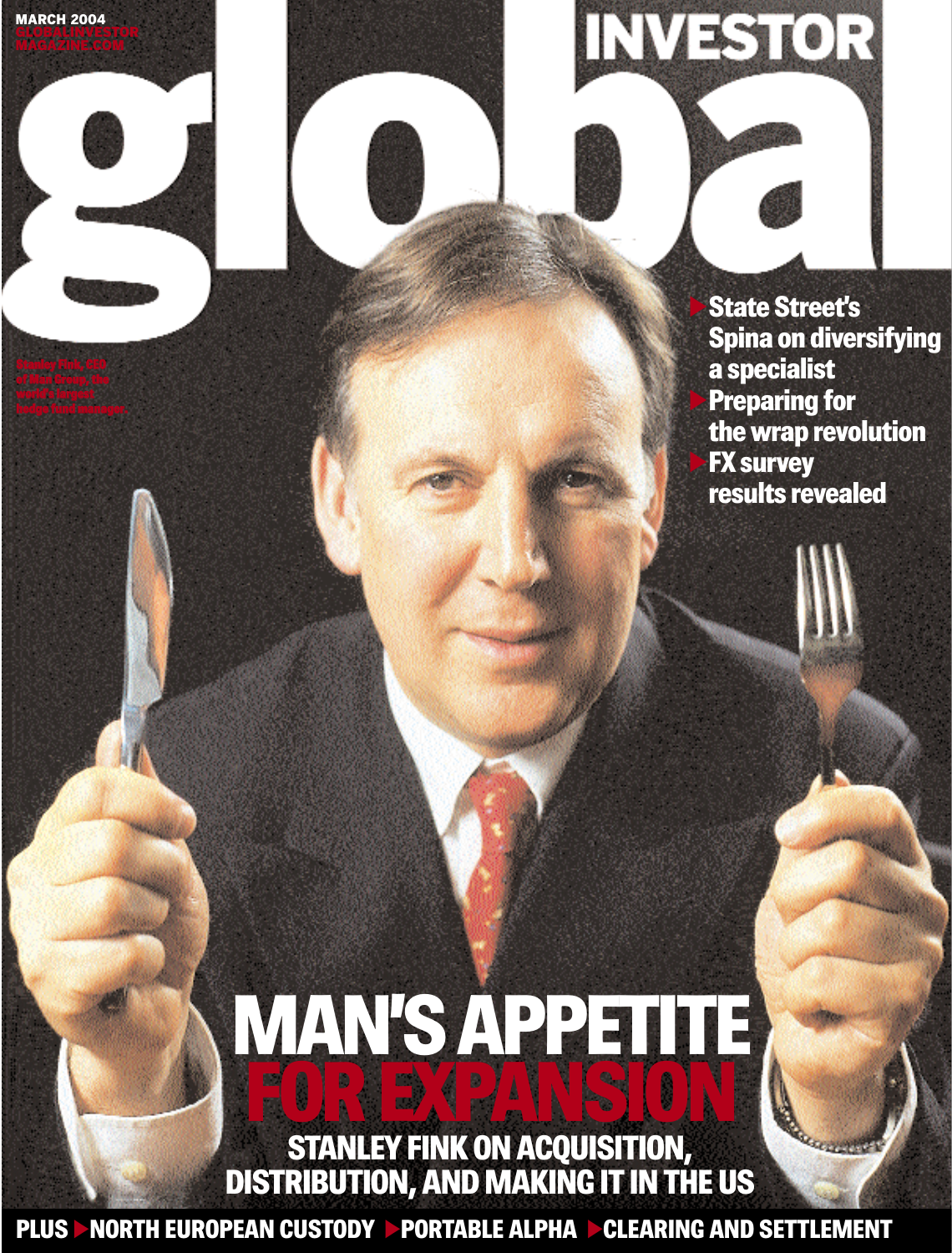## **CONTENTS MARCH 2004**



"Most big hedge funds were based in New York. We were raising money where others didn't look, and we were business people who happened to be in hedge funds."

Stanley Fink, CEO, Man Group. COVER STORY

### COVER STORY THE RISE OF MAN

Man's impressive growth over the last three years rests on a series of shrewd acquisitions and a distribution strategy that has embraced white labelling and open architecture. Now Man is hoping to replicate its success in the US market. Maha Khan Phillips reports.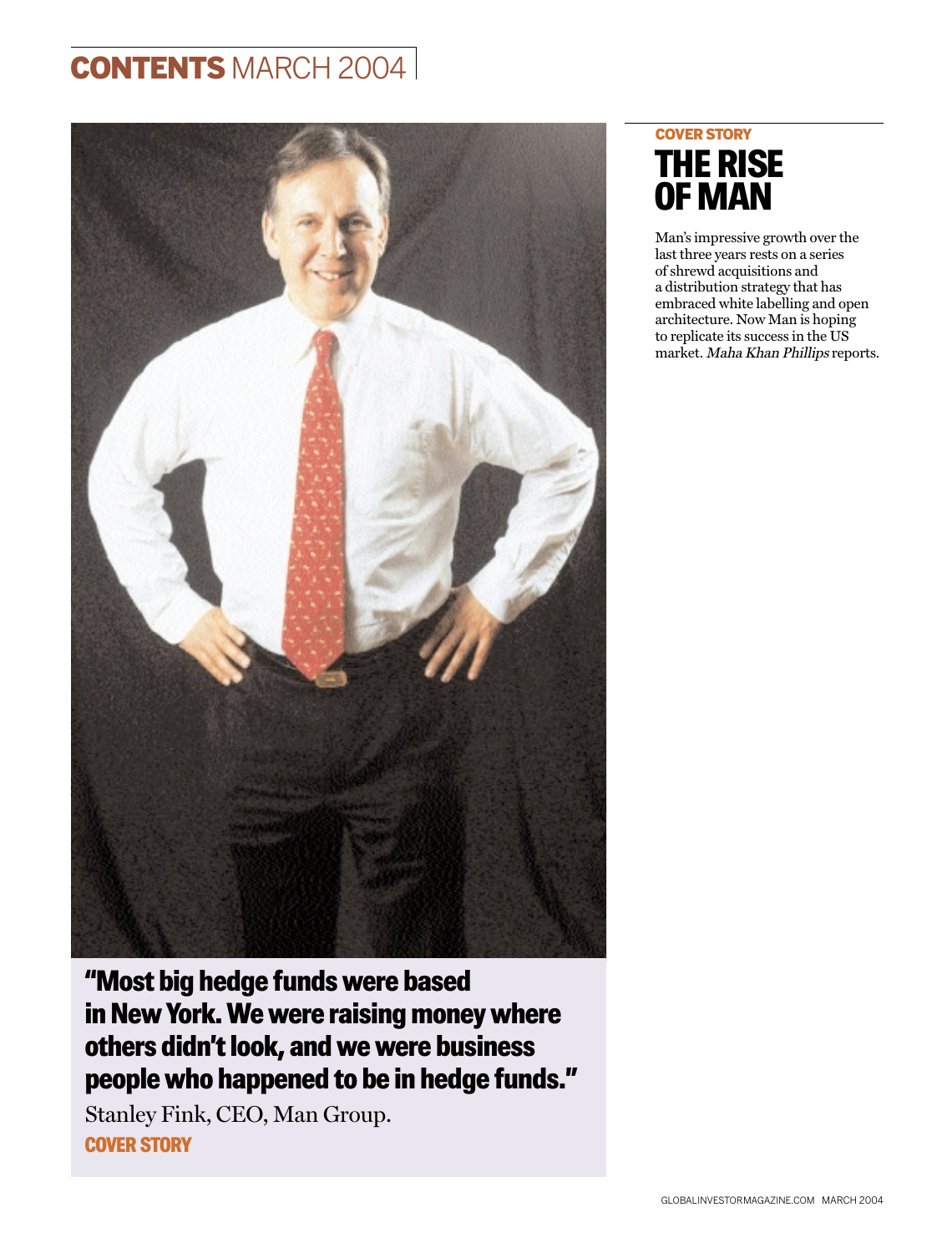## COVER STORY

# **The Rise of Man**

## **EXAMPLE WAS THE US**

The world's biggest hedge fund manager has astounded critics and supporters alike with its seemingly endless acquisition sprees and stellar organic growth. Its rise to the ranks of mainstream fund managers says as much about the changing face of asset management as it does about Man's own capabilities. And now Man is looking to the US. *Maha Khan Phillips* reports.

PLUS  $\blacktriangleright$  THE ORIGINS OF MAN **EXAMPLE MANAGERS** 

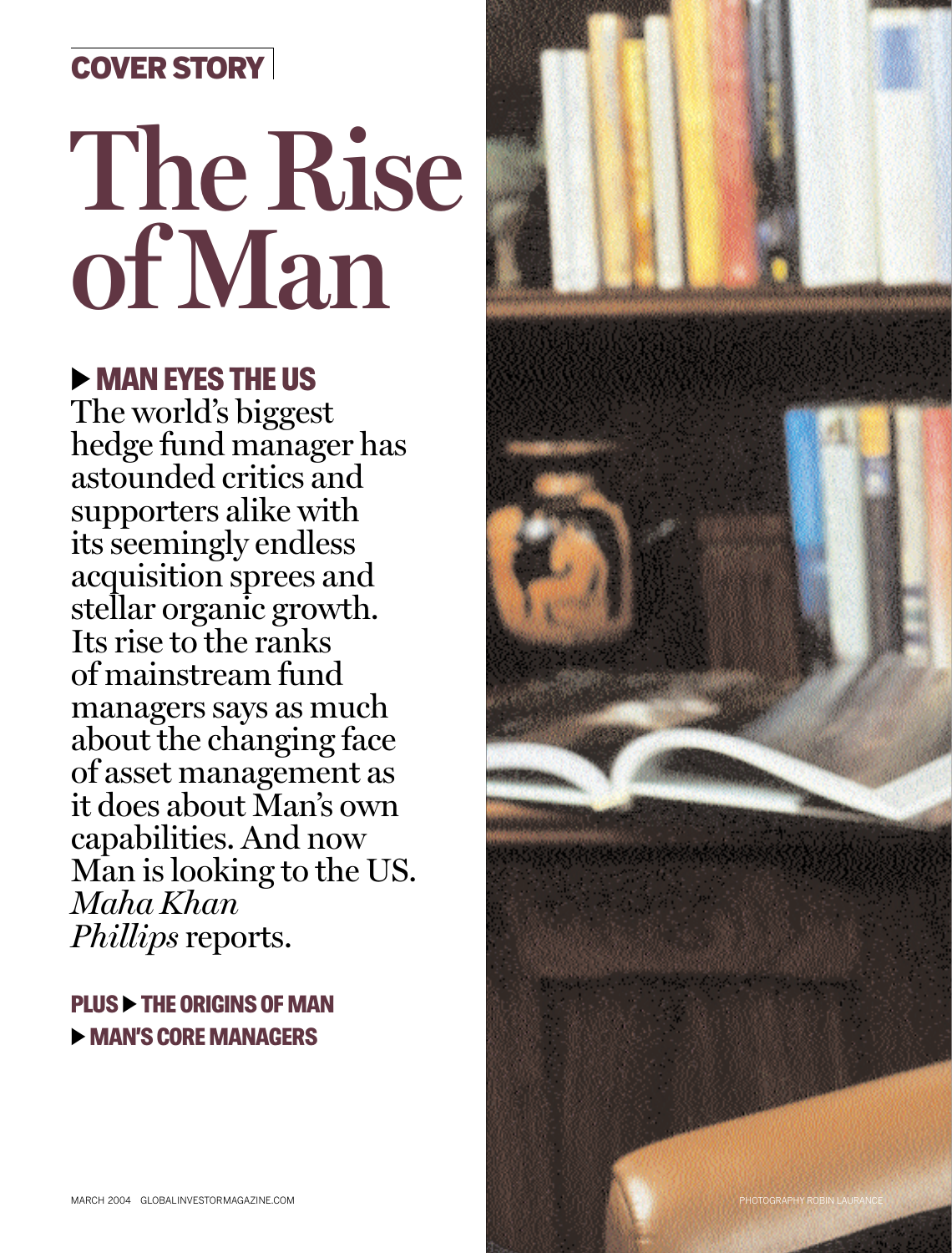Man Group's CEO Stanley Fink, in his office at Sugar Quay, London.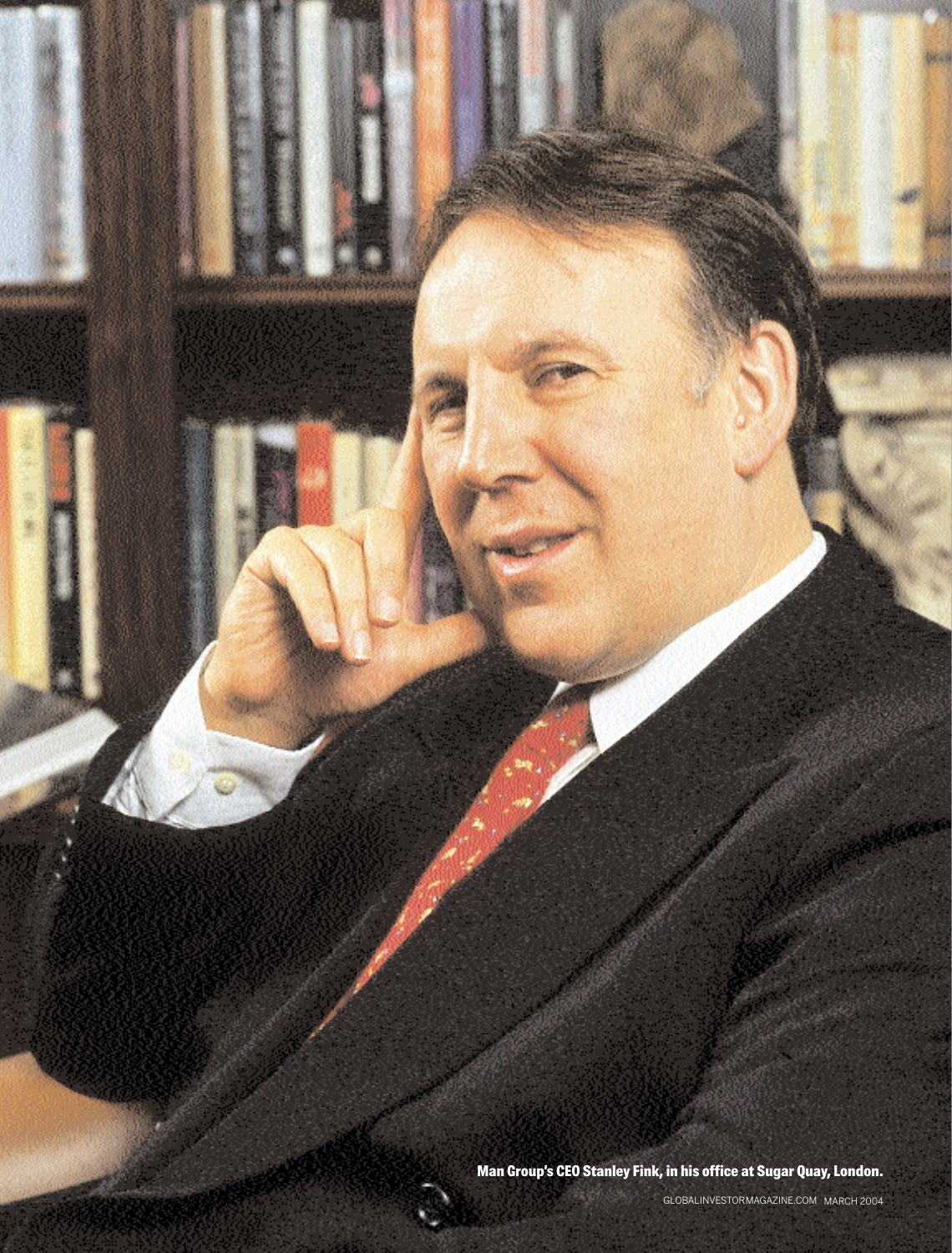

Man's regional offices and distribution networks continue to expand globally. Now John Kelly, US head and former marketing chief, illustrated below, is duplicating the model in the US.

N 1894, IN A CANDY store in Vicksburg, Mississippi, a relatively unknown fountain beverage was making its mark. The beverage proved popular enough to spur Joseph A Biedenharn, the store's owner, into bottling it and selling it, something the manufacturers of the drink had not thought of doing themselves. Alongside two lawyers from Tennessee, Biedenharn approached local entrepreneurs across the US and asked them to set up bottling plants.  $\begin{array}{c} \text{I} \\ \text{I} \\ \text{I} \\ \text{I} \\ \text{I} \\ \text{I} \\ \text{I} \\ \text{I} \\ \text{I} \\ \text{I} \\ \text{I} \\ \text{I} \\ \text{I} \\ \text{I} \\ \text{I} \\ \text{I} \\ \text{I} \\ \text{I} \\ \text{I} \\ \text{I} \\ \text{I} \\ \text{I} \\ \text{I} \\ \text{I} \\ \text{I} \\ \text{I} \\ \text{I} \\ \text{I} \\ \text{I} \\ \text{I} \\ \text{I} \\ \text{I} \\ \text{I} \\ \text{I} \\ \text{I} \\ \text{$ 

There is no way he could have predicted what happened next. In the 1920s, there were no less than 1,000 bottlers in the US, all of whom have a sales and marketing reach that is incredible. And they have done a tremendous service by raising the profile of the hedge funds industry."

Such is the power of the £30 billion-plus Londonlisted hedge fund group that a quick straw poll of European pension funds, asked to name the provider they most associated with alternatives, came up with Man or one of its subsidiaries every time. Hardly surprising, given that the firm has more than double the assets of most of its competitors. A strength in onshore structured product offerings, combined with an aggressive distribution strategy and the transparency of being listed have catapulted Man to success. "Man has currency because it is publicly traded. Unlike other players in the market, Man's shares are worth something," explains Joe Seet, founder of Sigma Partnership.

#### Bear market boost

It also says a lot about the asset management industry. Hedge funds proved their worth in the bear market. The first half of last year saw the largest inflows in the industry since Tass started its survey in 1994. Institutional investors were largely responsible

for these increases, and, according to Morgan

Stanley research, many pension funds already feel fully allocated to property and private equity.

It also helps that most schemes prefer to go down the fund of hedge funds route, which have grown from 18% of the market

in 2000 to around 30% in the first half of last year. Though this is still a fragmented market, Man is estimated to hold roughly 7% of the market globally, putting it in the number one position. And though over half of its clients are retail, pension funds consider it to be very much an institutional player, and also like the fact that unlike most hedge funds<br>created and sustained by the cult created and sustained by the cult individual, Man has no star culture.

"We believe that leadership, scale, track record, and currently strong investment performance is disproportionately helping the market leaders, such as Man," said a Morgan Stanley report.

In the year to April 2003, Man had new assets of US\$5.5 billion. The six months to September 2003 added new assets of another \$5.5 billion. And in July last year, it raised a record \$740 million for its Man AP Unison fund of hedge funds.

Yet there are plenty of sceptics who believe that Man cannot sustain its strategy. They argue that high fees, a need for capacity, and a dependency on guaranteed products will prove to be Man's downfall. For their part, Man supporters point out how wrong critics have been in the past. Speculative investors were badly burnt last year for example, when they shorted Man's stock, despite a 15% share price rise over a six-week period. Short selling hedge funds and proprietary trading desks were responsible for borrowing a fifth of Man's shares in September and October last year, according to EuroClear Crest, the settlement house.

There has been a great deal of confusion about where a semi-institutional hedge fund player sits in the hierarchy of the asset management industry, although CEO Stanley Fink is adamant that this is a

contributed to the massive success of the drink. Today, the long arm of Coca Cola reaches into 200 countries, from the Amazon, where water-borne distribution is common, to the Andes, where Coca Cola is sometimes transported by four-legged power. Yet there was no demand for Coca Cola in the Amazon until the company itself created it, but once they had tried it, most consumers agreed that Coca Cola tasted good. "It is exactly the same with the Man Group," says one industry commentator. "They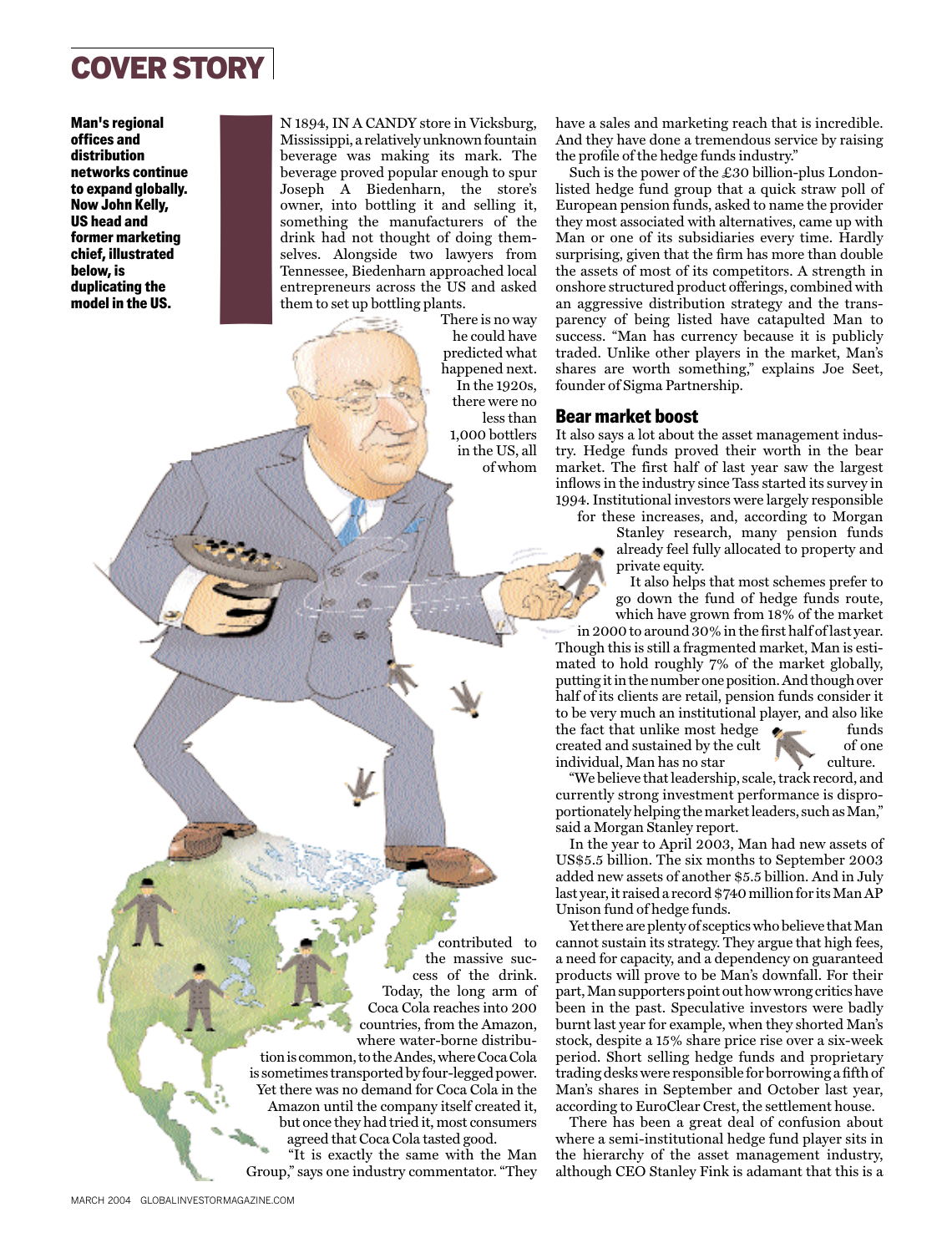thing of the past. "The market didn't understand us, but that is changing. The analyst community follows us very well," he argues.

Confusion may have served the firm well though. According to David Harding, co-founder of Winton Capital and AHL, now a Man subsidiary, general misunderstanding would help to explain why the group has survived without being attacked by investment banking predators. "The investment banks didn't get it. It was like saying, how could it be that Bill Gates, and not IBM, came up with Microsoft?" he says.

#### The distribution model

Man traces it origins back to 1783 when it was a cooper, making barrels of rum and sugar for the British Navy (see box, page 29). It rapidly evolved into a commodity merchant and trader, and was later an early user of futures contracts. Its brokerage division, Man Financial, still accounts for roughly 18% of earnings, performing consistently well, with Man Investments, the alternatives arm, making up the rest.

The early seeds of its distribution model stem from former head Colin Barrow's discovery of Mint Investment Management, a two-year-old CTA run by Larry Hite and Michael Delman out of New York. Man's purchase of a 50% stake in Mint in exchange for a trading account so they could trade their own system was its canniest acquisition – the credit line was never used.

"Really the seeds of the distribution model were planted to raise money for Mint, which was the jewel in the crown," explains John Kelly, president and CEO of Man Investments in the US. "But over five to six years we realised we couldn't have such a nucleus of distribution resting on one product." Kelly is now trying to replicate the model across the continent, and is widely credited with bringing wealthy investors on board.

The firm uses 1,484 intermediaries, comprising independent financial advisers, banks, and asset managers around the world. It does not sell directly to the private clients that make up half of its market. "We got efficient at accessing high volume distributors," Fink says. "Most big hedge funds were based in New York. We were raising money where others didn't look, and we were business people who happened to be in hedge funds.<br>
We very much approached it as a business." approached it as a

Open architecture and white labelling are also critical to Man's success. In Europe the firm has white labelling arrangements with Credit Suisse , ABN Amro, and Deka, and analysts predict that it will be a key beneficiary of the retail development of hedge funds on the continent. According to Christoph Moeller, head of global sales and marketing, 30% of Man's private client business comes from white labelling. It also has co-branded relationships with some of its distributors, such as Société Générale, National Bank of Bahrain, and Westpac Banking in Australia. "Open architecture has also been of great benefit," he says. Observers also point to the firm's foresight in being the first hedge fund manager to open an office in the

Middle East. "Some of our longest established relationships are with structured products clients in Bahrain and Australia," points out Moeller. Regional offices around the world support Man's distribution network and service local clients. Its widespread reach is the reason that many independents have been attracted to Man. "Man had already raised \$1 billion for Mint when it bought a share of AHL, which had only \$50 million at the time," explains Anthony Todd, a former Man veteran who is currently managing director at London shop Aspect Capital. AHL is expected to have assets of \$8.64 billion at the end of this month, according to Morgan Stanley.

Says Winton's Harding: "It's a miracle that the whole thing has survived, there is no logic to it. It stays consistent with its own past, you couldn't invent the model." However, he is quick to point out that it is easy to ignore Man's investment performance and place success squarely in the context of distribution. "Sceptics forget that Man's systems really do work," he says.

#### Growing pains

Historically AHL, a managed futures shop targeted mostly at private clients, has been the most profitable of Man's subsidiaries. Its three founders, Michael Adam, Martin Lueck, and David Harding, studied physics together at Oxford, as did Anthony Todd. Man took a share of the business in 1989, and then bought it entire in 1994. Despite the fact that portfolio management remained

wholly distinct and independent, there were inevitable

problems. Harding was

pushing the firm to reduce its fees and focus on the institutional market.

#### GLOBAL SALES BY REGION: 53% Europe 26% Asia Pacific 12% US 9% Middle East

Key offices: **Switzerland** (sales/ distribution) London **Chicago Dubai** New York Tokyo Hong Kong **Montevideo**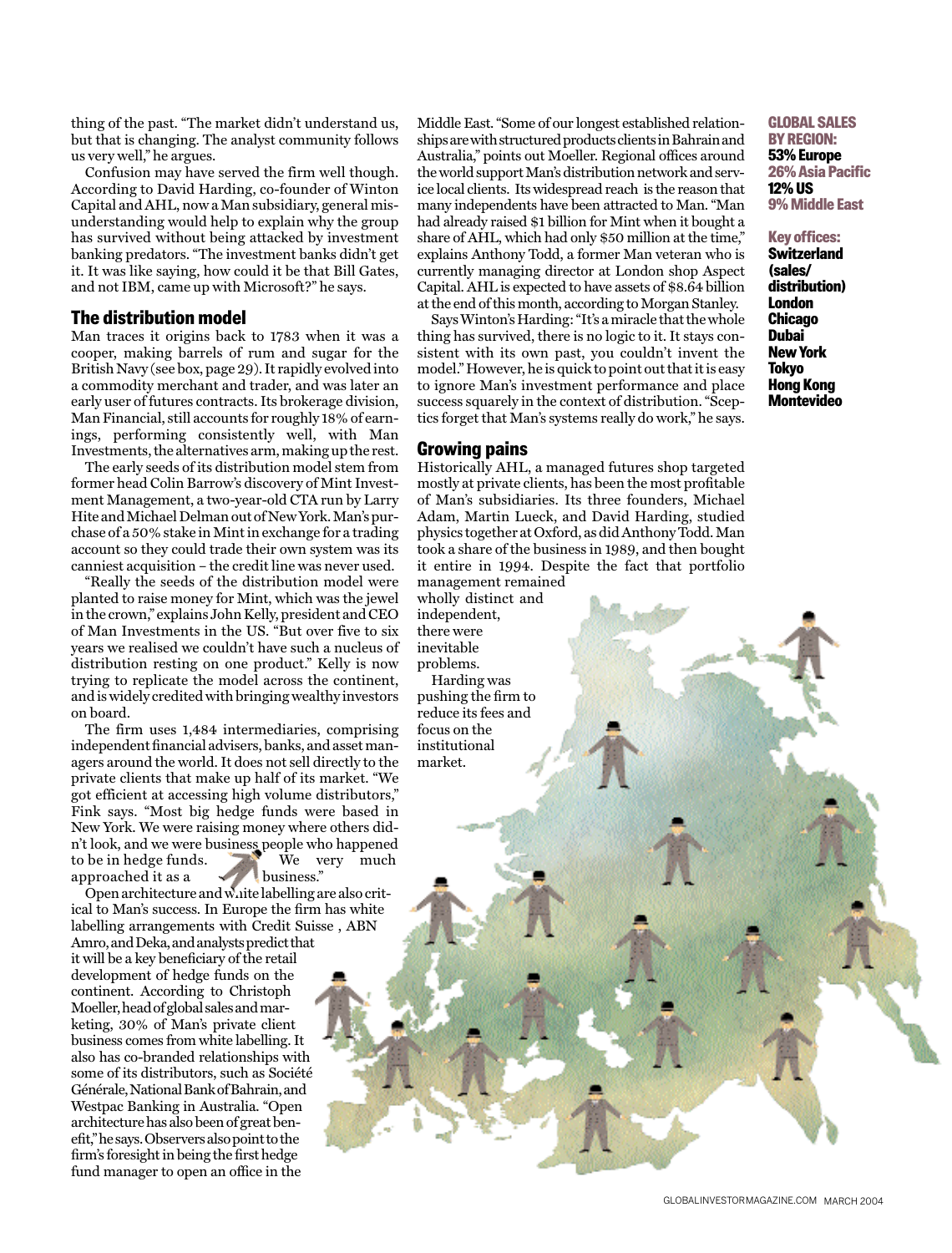## COVER STORY

## All About Stanley



**STANLEY Fink is a history buff.**<br>
Staring out of the window of<br>
his Sugar Quay office, he<br>
noints to the HMS Belfast which Staring out of the window of points to the HMS Belfast, which served during the Second World War and played a leading role in destroying the German battleship Scharnhorst at the Battle of North Cape. He came to history "late in life"; at his Manchester grammar school it was mathematics at which he excelled.

He then went to Cambridge, where, because he thought it would get him into business, he studied law. "I was in a quandary over my career. I got a very mediocre law degree," he laughs. The remarkably genial CEO qualified as a chartered accountant in 1982, after which he

joined Mars confectionary, focusing on marketing and branding. He then moved to Citibank, where he was one of the youngest vice presidents in the UK. He was involved in some early stage buy-outs and met Man in 1986 when it needed help doing a leveraged restructuring of the company, as part of a generational change in ownership.

#### MANAGING MAN

He worked closely with Michael Stone, and after joining Man in 1987, became a board member when he was still under 30. He now believes the management style at Man must change. "The partnership culture doesn't work when you get to 1,000 people. It's why we recruited new people like Chris Chambers to run the day to day aspects of the business." But ask most people about Man, and it is Stanley Fink that they point to, not Chambers. Fink is philosophical. "When I was making the biggest difference to this business no one wanted to see me, they all wanted to see Harvey [McGrath]. The perception of what's going on takes a long time to catch up with the reality."

**VOLATILITY** (TRACKING ERROR VS BENCHMARK) TO SEPTEMBER 2003:

Man Global Strategies: Man IP 220 fund, inception December 1996 18.9% pa vs HFRI Fund of Funds Composite Index 6.8% pa RMF Investment Management: RMF Absolute Return Strategies I, inception July 1998 3.9% pa vs HFRI Fund of Funds Composite Index 6.9% pa

Adam's view was that more financing should be spent on the systems. On the flip side, Barrow argued that packaging and marketing were all that mattered, and poor products would do well if the timing and packaging were right, according to one Man insider.

For Fink, targeting the institutional marketplace then was a matter of numbers. "We had pure AHL, and there were issues of limited capacity. Any rational businessman would use that capacity on the highest margin business," he says. He also makes no bones about his preference for private clients. "Given the choice, I would always choose a private client because it's high margin. Although there are probably more redemptions than institutional, they are more predictable redemptions. Private clients are less demanding on portfolio managers' time, and you are less held to ransom if your key investment managers leave." Currently, private clients make up 55% of the business, and Fink says he is happy with the balance. But according to Huw Van Steenis, an analyst at Morgan Stanley, dependence on private clients remains a hurdle.

Man's business model is such that its portfolio managers are completely focused on investment. In its three-tiered model, each of its core managers, AHL, Glenwood, Man Global Strategies and RMF, run their own portfolios, and retain their own brands. Product development, structuring and management is overlaid, and unified across the business.

The model makes sense when you realise just how important the structuring overlay is. A great deal of Man's success comes from its structuring capability and the guaranteed products it offers. 63% of private client assets are in structured products, and according to its 2003 report, private client products made up 64% of sales over the period. The firm's products generally offer a guaranteed return of principal at maturity of the fund, typically in around 10 years' time, in some cases with a step-up guarantee to lock in the level of good performance across the term of the product. The guarantees are underwritten by third party banks and other financial institutions. "We were the first company ever to come out and sell a guaranteed futures fund," says Kelly. "Outside of investment management, I don't think there's been any single feature of the business that's been so important – they've been stunningly successful." The idea of coming up with the product in 1985 is credited to Larry Hite of Mint.

After the structured overlay, comes the global distribution tier, divided in to private/retail and institutional clients. It is not a business model that requires divisional CEOs, admits Moeller, and may help to explain why both RMF's Rainer-Marc Frey and Glenwood's Frank Meyer, both founders of their businesses, opted to take a step back. Both are still involved in an advisory capacity.

The AHL trio ended up going their separate ways. Adam and Lueck set up Aspect alongside Eugene Lambert, also ex AHL, while Harding set up Winton. It is ironic that Adam, Lueck, and Todd now find themselves back in the fold. RMF bought a 25% stake in Aspect, and was subsequently acquired by Man. Industry commentators say the firm was furious about the deal, but Todd insists that this is not the case. He points to the change of controlclause that would have allowed Aspect the option to buy RMF out. "Alot of people are going to assume that we weren't happy but if that was the case we would have used our option," he insists.

Harding is blunter about his feelings: "Man has done a very effective job of wrapping its loving tentacles around entrepreneurs, who then get spat out," he says.

#### Playing football

In 1994 Man moved its operations to Pfäffikon, a small Swiss village on the shores of Lake Zurich, which offers attractive tax breaks. Fink moved as well. RMF, set up by Rainer-Marc Frey after a prop-trading career at Salomon Brothers, was also based there. It was a purely institutional fund of hedge funds player. Both firms were aware of each other, and even shared office space.

"It used to be that you walked into some place and you heard voices talking in English and you knew they were from Man," laughs Urs Spörri, who co-heads the RMF business. In fact, the two firms used to play football together. "At the beginning they were always beating us and then we hired younger guys and beat them. That's why they bought us," Spörri jokes. The firms could not be better suited. Spörri says RMF had been looking to increase its distribution muscle,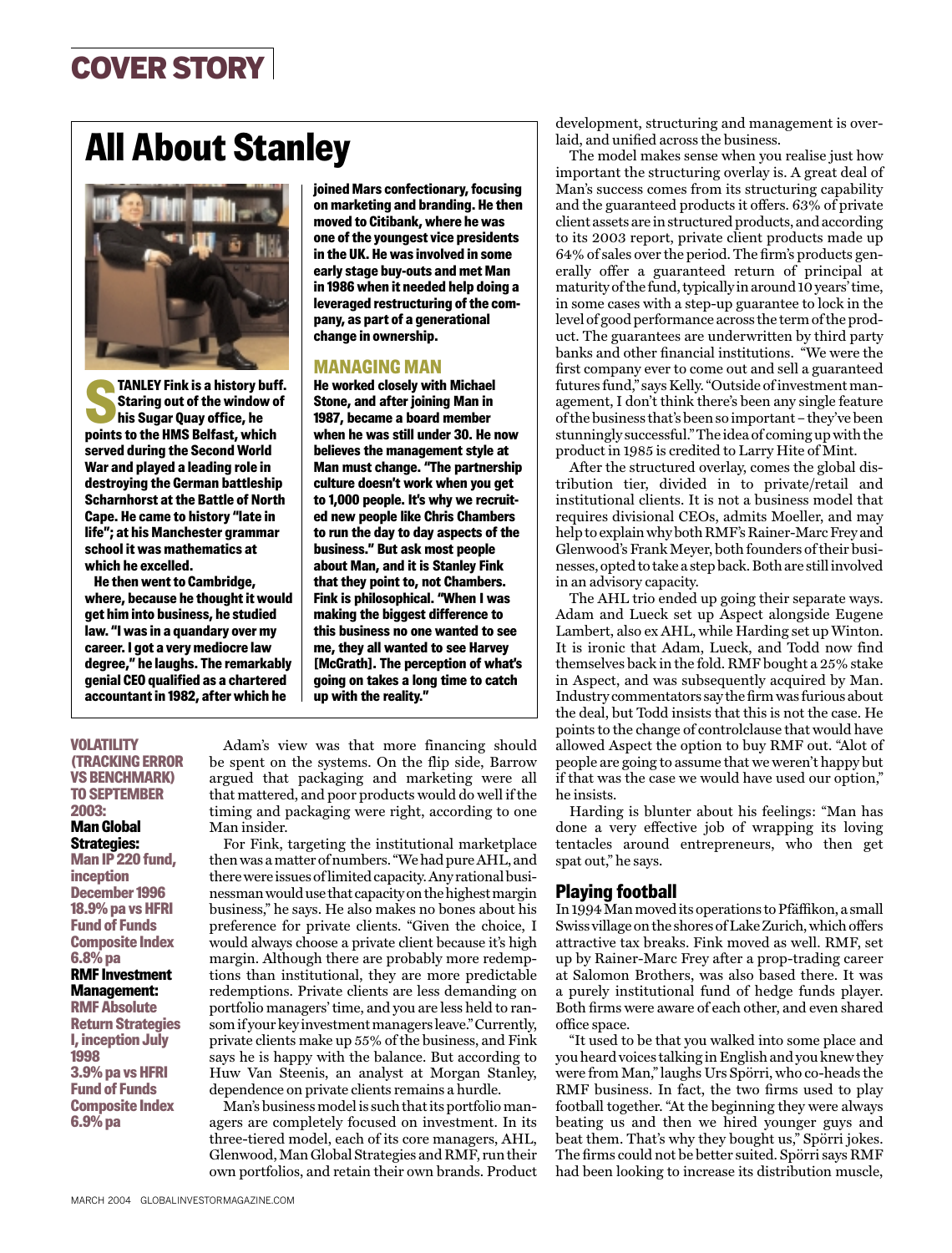## The origins of Man

**AMES MAN, founder of<br>the Man Group, was an<br>apprentice barrel-make**<br>in the sugar trade, before he AMES MAN, founder of the Man Group, was an apprentice barrel-maker set up his own sugar brokerage in 1783. He became a rum supplier to the British Navy, a contract that was held for over 200 years. His two grandsons, Edward and Frederick, inherited the business, which became ED&F Man, named after them. The firm's London office is a testament to its past - it is located at Sugar Quay, on the shores of the Thames.

Between 1783 and around 1970, ED&F Man were commodity merchants and traders. Under the leadership of the then chairman Michael Stone, the company moved into futures, principally because it needed to hedge its own positions. It then became a member of London Fox, the early exchange, and set up Mantrad, the money

brokerage firm that became Man Financial.

In 1983 Colin Barrow joined the firm as assistant treasurer, having known Harvey McGrath, then treasury chief and now chairman of the group. He was sent to New York to investigate CTAs in the market that had become big futures clients. It was there that Barrow came across Mint, run by Larry Hite and Michael Delman.

#### MAKING A MINT

Hite was an expert in game theory, and had used it to trade futures. Under Barrow's recommendation, ED&F Man bought a 50% stake in Mint, which was doing phenomenally well. Man subsequently decided that exposure to only one player was a business risk, and in London, its eye fell on AHL, then a small player. Stanley Fink joined the group in 1987 as



Chris Chambers, CEO of Man Investments, joined the firm from CSFB,

freeing up Stanley Fink to focus on overall group strategy.

an M&A specialist. Man then moved to Switzerland, and in 1994 the firm went public, floating at £400 million.

In 1996 Barrow left to start up his own hedge fund, Sabre, and Fink took over as head of Man Investment Products. The same year, the firm took a stake in Glenwood. In March 2000, it sold off its commodities business for over £500 million, and the rest of the business became Man Group.

McGrath became chairman and Fink CEO of the overall operation. In February 2002, Man appointed Chris Chambers, formerly co-head of European ECM at Credit Suisse First Boston, as head of the asset management arm. RMF was bought the same year, and Kelly also moved to Chicago to start up US distribution. Last year, it shortened the Man Investment Products brand to Man Investments.

having no presence outside Europe. It wanted a US operation, but had no resources to go about developing one. The firm had been approached by several potential buyers, but the relationship it developed with Man made a difference.

"The deal was done very quickly on a handshake," says Spörri. "Two months later it was all settled. People always think that the Man/RMF transaction was one between Switzerland and London, they don't realise both houses are in Pfaffikon, Switzerland." The deal was completed in May 2002, and Man paid a stunning \$833 million for RMF, a figure that still amazes some commentators. "They always pay a fortune for everything. Blue Crest was a record in terms of the multiples being paid," says one Chicago-based CTA, referring to Man's most recent acquisition of a London-based debt manager.

But for Man the logic was clear. Not only was RMF adding millions worth of capacity, it was also a necessary diversification into institutional. RMF also brought key structuring capabilities to the table. "If you look at RMF's business, it is very well structured and disciplined and now is the basis for Man Investments. It's a very systematic approach, which is important in order to be successful going forward," says one London-based head of prime brokerage.

And earlier this month, RMF launched its first product for the retail market. The Man RMF Multi-Style Fund is a capital guaranteed product which will invest in equity hedged, event driven, global macro, managed futures, and relative value strategies. "This

is the first time we've offered access to RMF in guaranteed form. We've said for some time that we wanted to introduce RMF to our private clients, after it was fully integrated and bedded down into Man Investments," explains Mark Chambers, regional director.

#### In search of capacity

Acquisitions are a necessary component of the Man model. In 1995 it formed a joint venture with Chicagobased Glenwood Capital Investments, one of the oldest fund of funds groups in the US, which it subsequently bought in 2000. It also owns GNI, the derivatives broking house. It has joint ventures with several players and individuals, and strong relationships with the funds it seeds (one floor of the



#### (TRACKING ERROR VS BENCHMARK) TO SEPTEMBER 2003: Glenwood Capital Investments: Glenwood Partners, inception January 1987 5.6% pa vs MSCI World Equity Index 15.0% pa AHL: Man AHL Alpha, inception October

VOLATILITY

1995 15.4% pa vs Stark 300 Trader Index 10.4% pa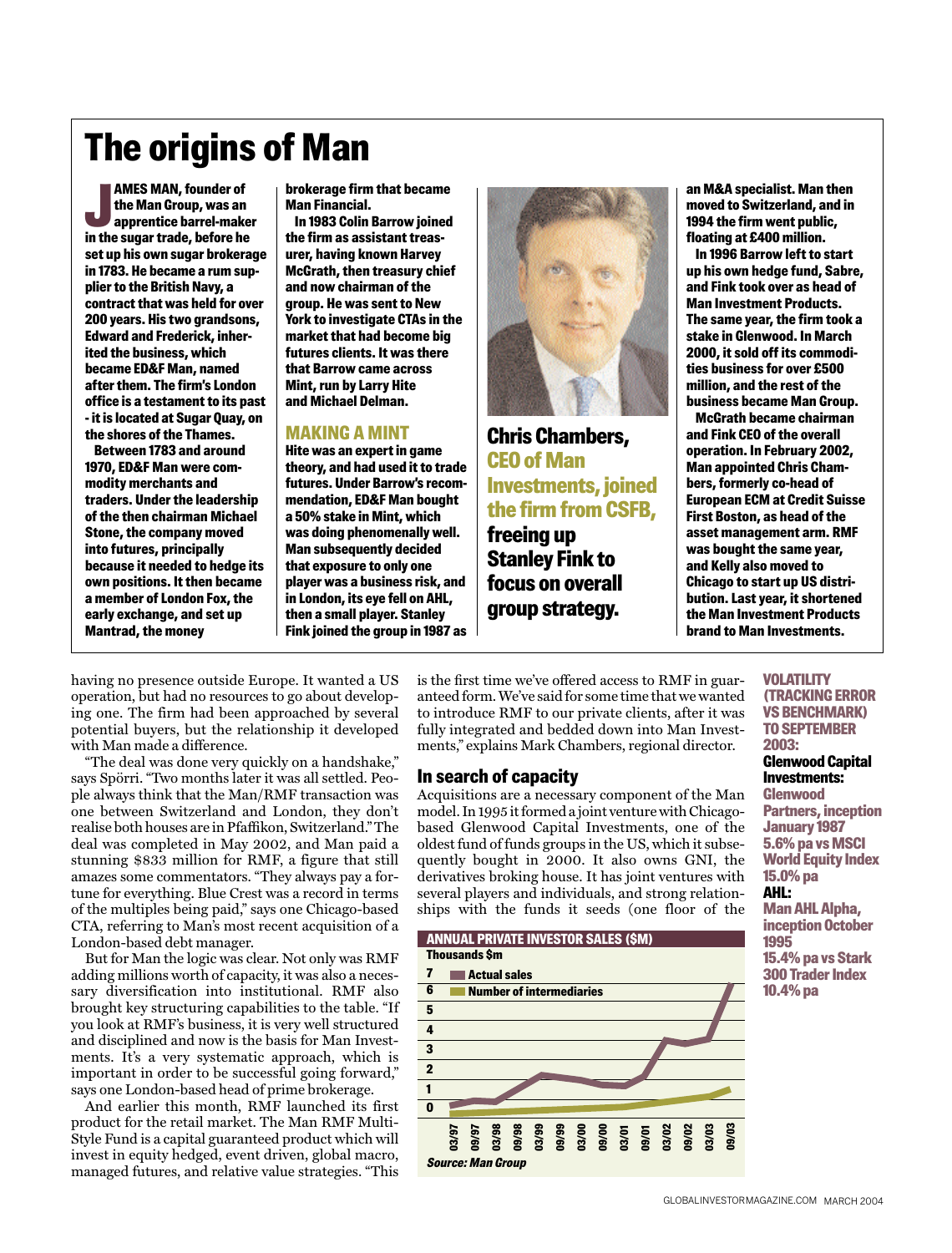## COVER STORY

London office is dubbed "trader hotel" because of all the start-ups who set up shop there before establishing their own infrastructure). It all comes down to capacity, which analysts and critics say is Man's biggest challenge.

From Fink's point of view, capacity is not of primary concern. He argues that it was the key challenge three years ago, but now the systems and processes put in place will continue to generate capacity. Others disagree.

"This business is not a scalable one. If you look at the guys at Glenwood, they are flying all over the place trying to source good managers and avoid operational risk and fraud," says a Chicago-based CTA, concerned that Man, as an asset-gatherer is putting pressure on its subsidiaries to take in too much money too quickly. The CTA also suggests that David Gordon, vice-president, left Glenwood after a period of underperformance when he came under tremendous pressure to improve performance and assets by altering the investment strategy to include strongly performing global macro, despite capacity concerns.

John Rowsell, Glenwood's president, declined to comment on the reasons for Gordon's departure, but points out that the firm has built its business on risk management. "That does drive us away from certain strategies. Some of the areas we have tended not to participate in include the highly leveraged fixed income strategies. We've stayed away from the mortgage type strategies that exist as well and the firm still does not invest in global marco," he explains. Glenwood requires a robust understanding of the risk profiles of its underlying funds, he adds. One prime broker says capacity is a very localised issue. "I understand that there are capacity issues specifically with AHL, because any of Man's recently launched series 220 products have a large allocation to AHL. But I'm not aware of any capacity concerns at the Glenwood funds, some of which can have up to 100 underlying managers."

#### Fees and performance

Another more frequent criticism is made of Man's fee structures. Industry commentators point out that Man will have to keep performing solidly or suffer huge redemptions because of its fee structure.

"If performance wanes, then you could have a situation where a manager could take excessive risk to go back to the glory days," argues one competitor. "I would also question the validity of an institution investing in a guaranteed fund in the first place. They are a moment-in-time product, and maybe that moment has peaked. People's appetite changes from fear to greed, and as the stock market rises, it will be difficult for them because they have built their business on guaranteed structures."

One prime broker doesn't agree that management fees will come under pressure, arguing that in practice, star managers have been able to get away



RMF's Urs Spörri: Runs a tight, disciplined process rated strongly by consultants.

with raising their fees. "The same is true for fund of funds, if you can secure access to good talent, managers that are closed to other investors, you justify a certain level of fees." But he thinks that there will be pressure on capital protected products. "The whole structuring process is becoming more standardised and cheaper, so there will be some pressure," he says.

Over 12 months to March 2003, performance fees from Man's hedge fund products more than doubled to £115 million. Analysts expect fee income to continue to rise sharply. Fee structures vary between product and sector, but can be as high as 4% plus a 20% performance related fee. According to Moeller, RMF generally charges a management fee of 1% and a performance fee of 5%. On structured captial guaranteed products management fees are generally between 1%-3%, with an underlying performance fee of between 15%-20%. Glenwood's Rowsell declined to comment on fees, but the firm says institutional pricing is very much in line with RMF.

Still, Fink has a point when he says that pension funds don't mind paying for decent performance, especially after their long-suffering relationship with closet trackers who do nothing to justify what they earn. "There is no extra alpha being added there. There is a slight tendency in this market to polarise between the extremes. I would rather be in BGI's

#### "I don't see why Man would implode at all. You could have made that

argument in the 1980s but now there is a diversification of products and clients."

#### RISE IN FEE PROFIT

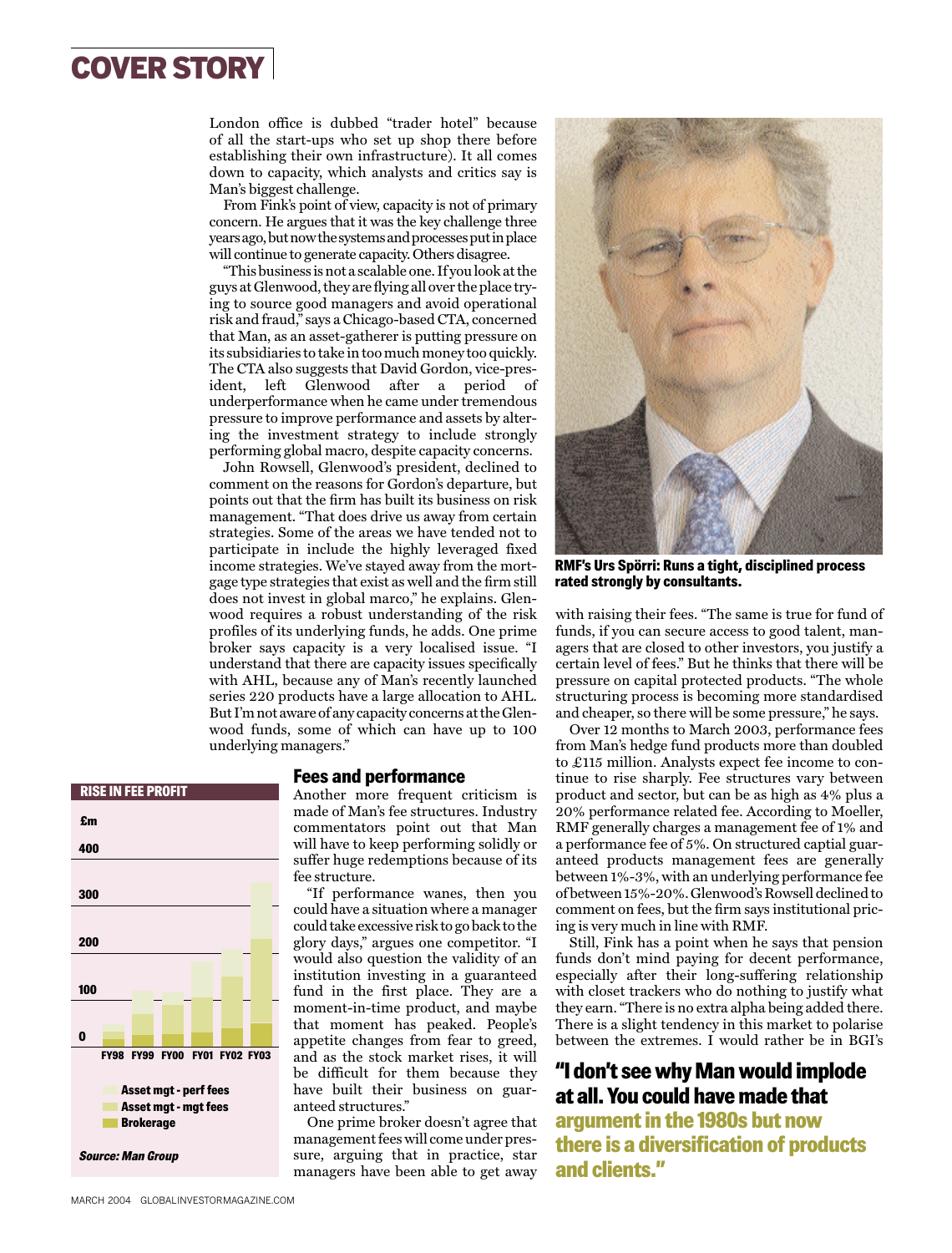business - pure index tracking - or in hedge funds, but not in the middle."

And Man's capabilities in delivering are not in question. Over a year to September 2003, Man Global Strategies returned 18.9% compared with the benchmark return of 7.4%. RMF's Absolute Return Strategies Fund returned 7.6%, outperforming its benchmark by 1.9%. AHL Alpha returned 20.2%, versus the Stark 300 Trader Index which returned 10.4%. And Glenwood, after a period of underperformance, returned 11.6%, compared with the MSCI World Equity Index return of 5.6%.

Kelly is clearly tired of the argument that Man might implode after a period of underperformance. "I don't see why Man would implode at all. You could have made that argument in the 1980s, but now there is a diversification of products. There are regular sales going through, and there is diversification of the client as well. Different clients come in on different levels of the performance curve. A draw down might irritate clients but it would be far less effective than others. To take an extreme example, an investor who has been in a product for several years would be less impacted by one who has just come in. We are also very geographically diversified."

#### Coming to America

Maintaining almost 50% growth per annum is going to be impossible for the company in the future, but establishing a reputation with US investors will bring in new sources of revenue. It is a market that Man has traditionally shied away from, largely because of the amount of competition. US endowments have roughly 20% of their allocations in hedge funds already, for example. Only one in 50 UK institutions allocate to hedge funds, compared to one in six in Continental Europe, and one in five in the US, according to Greenwich Associates.

"Looking at the distribution power they have, and the expertise that resides in the group, they have a lot of potential in the US," says one prime broker. He says that there is a lot of US domestic competition in the market, but fewer players with international components.

Kelly says he wants to see 20% of business coming from the US eventually, but does not put a time frame on it. Making a mark there has not been easy. "It's going very well for the distribution model, we have a number of organisations signed up. But it's far slower in getting the product to market."

He says that the combination of a difficult regulator environment, combined with the challenge of operational issues – getting custodial agreements, and platforms for broker dealers – is proving to be more complex than originally anticipated. In its traditional hunting grounds, Man is also facing new competition. Long-only managers are all developing fund of hedge fund capabilities. Gartmore, Deutsche

## Man's core managers

A round up of Man's four core investment arms.

AHL: AHL runs two main managed futures programmes, the AHL Diversified Programme and the AHL Institutional Programme. The programmes are quantitative and directional in nature, meaning they seek to identify and take advantage of upward and downward price trends. Instruments primarily traded are futures and OTC forex forwards and metal contracts. AHL was founded in 1983. Glenwood: Chicago-based Glenwood is a pioneer of funds of hedge funds, focusing on low risk portfo-

lios by investing across a diversified group of managers. It was set up in 1987, and has shown annualised capital growth of around 11% from 1987 to March 2003.

RMF: Founded by Rainer-Marc Frey in 1992, it is focused on funds of hedge funds, leveraged finance, and convertible bonds. It is headquartered in Pfäffikon, and has over \$13 billion in assets under management from institutional players. It is co-headed by Fred Siegrist, who is also chief investment officer, and Urs Sporri, who heads portfolio management, hedge funds, and new alternatives. It has been ISOcertified since 2001. Man Global Strategies: The division constructs and manages style and multi-style portfolios,

including the portfolios of Man Investment's structured products. It also creates customised portfolios for institutional clients.

Asset Management, UBS, and CDC Ixis are only a few of the firms that have opted to set up dedicated shops. "We're the biggest player in the market, and if we get it right, we will grow faster than the industry," argues Fink.

He also says that many distributors who are also competitors with private banking arms have been forced to adopt open architecture. "If you're a private bank, its generally easier selling an independent's product over your competitors." There is also the regulatory environment to consider. The switch from offshore to onshore and subsequent compliance issues will be harder on smaller players, and Man has an economy of scale that is hard to match.

Van Steenis is overweight on Man, as much because of its own capabilities as because the market is embracing hedge funds. Structural changes and deregulation are ongoing, and Man is in a position to benefit. He forecasts gross sales increasing from \$9.8 billion to \$11 billion, because of the recent BlueCrest deal and white labelling opportunities.

And yet there are some who argue that hedge funds are a passing trend. "Do you really think Man will be a FTSE 100 company in another 10 years?" says one industry participant. Perhaps Roberto C Goizueta, former CEO of Coca Cola, summed it up best when he said: "Now the saying is you have to be global. But we were global when global wasn't cool."